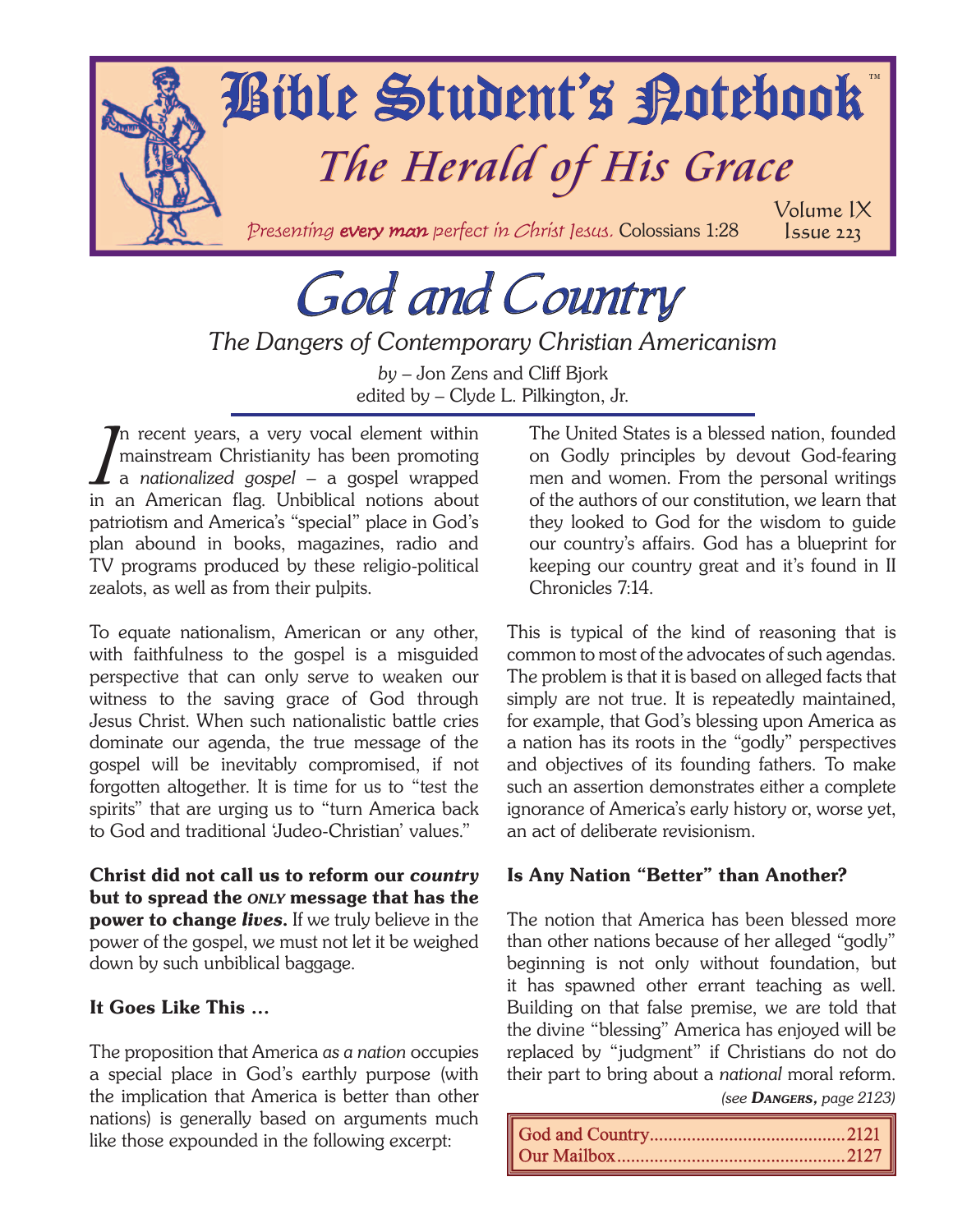## *Bible Student's Notebook*<sup>™</sup>

Paul Our Guide – Christ Our Goal ISSN: 1936-9360

## Volume IX, No. 223 – January 12, 2010

This weekly publication (52 times a year) is dedicated to:

- the proclamation of the riches of God's abundant, exceeding grace (Romans 5:20; 11:6; Ephesians 1:7)
- the affirmation of God's purpose to save all mankind through the death, burial, and resurrection of Christ (I Timothy 2:3, 4; 4:10; Titus 2:11)
- the "preaching of Jesus Christ, according to the revelation of the mystery, which was kept secret since the world began" (Romans 16:25)
- true freedom and liberty apart from law (Galatians 5:1)
- the organic nature of the church, the Body of Christ (I Corinthians 12)
- the distinct message and ministry of Paul, the apostle to the nations (Romans 11:13)
- the importance of receiving all whom Christ has received (Romans 14-15)
- the recovery of rich Biblical truth that has too long remained hidden under the veils of traditionalism, prejudice, misunderstanding, and fear (Mark 7:7, 13).
- the completeness of the believer in Christ (Colossians 2:10), with …
	- total forgiveness of sins (Colossians 1:14)
	- identity in His death, burial, and resurrection (Romans 6)
	- adult sonship position (Galatians 4)

This publication is a joint effort of a few members of the body of Christ. It is a product of our individual lives and ministries together. We do not claim infallibility for its contents. Our readers are asked to be as the Bereans and search the Scriptures (Acts 17:10-11; I Thessalonians 5:21).

This publication is not connected with any "church," "denomination," "movement," "organization," "mission," "creed,' "meeting," "school," "conference" or "fellowship."

#### **SUBSCRIPTION**

Electronic Version (e-mailed to you) 1 Year (52 issues) – \$10; 2 Years (104 issues) – \$20 Printed Version (mailed to you)  $\frac{1}{2}$  Year (26 issues) – \$25; 1 Year (52 issues) – \$50

**PATRIARCHS** 

Remember that it is our responsibility as husbands and fathers to take the truths we learn from God's Word, the truths that we hold dear, and impart them to our families.

#### **Bible Student's Notebook**™

PO Box 265, Windber, PA 15963 Office: (800) 784-6010 Local: (814) 701-0063 bsn@studyshelf.com www.BibleStudentsNotebook.com

Clyde L. Pilkington, Jr. – Editor (clyde@studyshelf.com) André Sneidar – Managing Editor Rick Lemons – Associate Editor

Department Managers Clyde L. Pilkington,  $III -$  Office Nathan H. Pilkington – Shipping

Copyright © 1989-2010 Pilkington & Sons

#### **GIFT SUBSCRIPTIONS**

Do you know of someone who is hungry for truth? Who loves to study the Bible? Who is disillusioned by traditional Christianity? Who thinks outside the box? If so, why not give them a gift subscription to the *BSN?* It could be a gift that could change their life!

#### **BOUND** *BSN* **ISSUES**

We have bound past issues of the *BSN*, only \$19.95 each. The more recent issues of the *BSN* contain our most recent understanding of Biblical issues. Therefore, when ordering volumes of the *BSN,* we would encourage you to order the latest volumes and work your way backwards.

Volume 6 (Issues 126-150) (#8289) Volume 5 (Issues 101-125) (#8290) Volume 4 (Issues 76-100) (#8291) Volume 3 (Issues 51-75) (#8292) Volume 2 (Issues 26-50) (#8293) Volume 1 (Issues 1-25) (#8295)

Volume 8 (Issues 176-200) (#8287) Volume 7 (Issues 151-175) (#8288)

#### **www.studyshelf.com**

Find many rare books and Bibles at our 24/7 online bookstore. Gift certificates are also available.

#### **YOUR EDITOR'S BOOKS**

Clyde L. Pilkington, Jr. has 10 books rich in Bible study material:

*•The Believer's Warfare: Wearing the Armor of Light in the Darkness of this World* (#7000) *\$9.95*

- The Church in Ruins: Brief Thoughts on II Timothy (#3325) \$9.95
- *Due Benevolence: A Survey of Biblical Sexuality* It Might Not Be What You Think! (#3775) *\$19.95*
- *God's Outsiders: The Called-Out Ones A Biblical Look at God's Ecclesia*  (#4125) *\$9.95*
- *Heaven's Embassy: The Divine Plan & Purpose of the Home* (#5675) *\$19.95*
- *I Choose! Living Life to Its Fullest* (#4120) *\$16.95*
- *Nothing Will Be Lost! The Truth About God's Good News* (#3750) *\$9.95*
- *The Plowboy's Bible: God's Word for Common Man* The Story of God's Amazing Book *(#4425) \$19.95*
- *The Salvation Of ALL: Creation's Final Destination* A Biblical Look at Universal Reconciliation (#7001) *\$19.95*
- *Suffering: God's Forgotten Gift* (#5150) *\$9.95*

#### **BOOKLETS & LEAFLETS**

We currently have 215 booklets  $\&$  leaflets. These make good reading, as well as great tools for sharing truth with others. *Complete Set* (#1001) \$50/Pack.

#### **OUR ONLINE ARTICLES**

Read past articles from the *Bible Student's Notebook* online: http://www.pilkingtonandsons.com/Articles.htm

#### **DAILY e-MAIL GOODIES™**

Sign up for our free daily emails that contain short thoughts on Biblical themes: www.DailyEmailGoodies.com

#### **FACEBOOK & SKYPE**

We post our *Daily Email Goodies*, as well as new book notices on *Facebook*. Search for "Study Shelf" for our literature ministry and "Clyde Pilkington Jr" for the editor's personal profile. Your editor is also available on *Skype* – user name is "Salvation of All."

#### **OUR BLOGS**

We have 14 blogs on various subjects. To view these blogs visit: http://www.pilkingtonandsons.com/ourblogs.htm

#### **JOINTS AND BANDS**

Are you looking for other believers with whom you can enjoy fellowship and study? We have set up a blog for just this purpose.

- (1) Go to www.JointsandBands.com
- (2) Choose your state on the right-hand side.
- (3) Add a post with your name and contact information.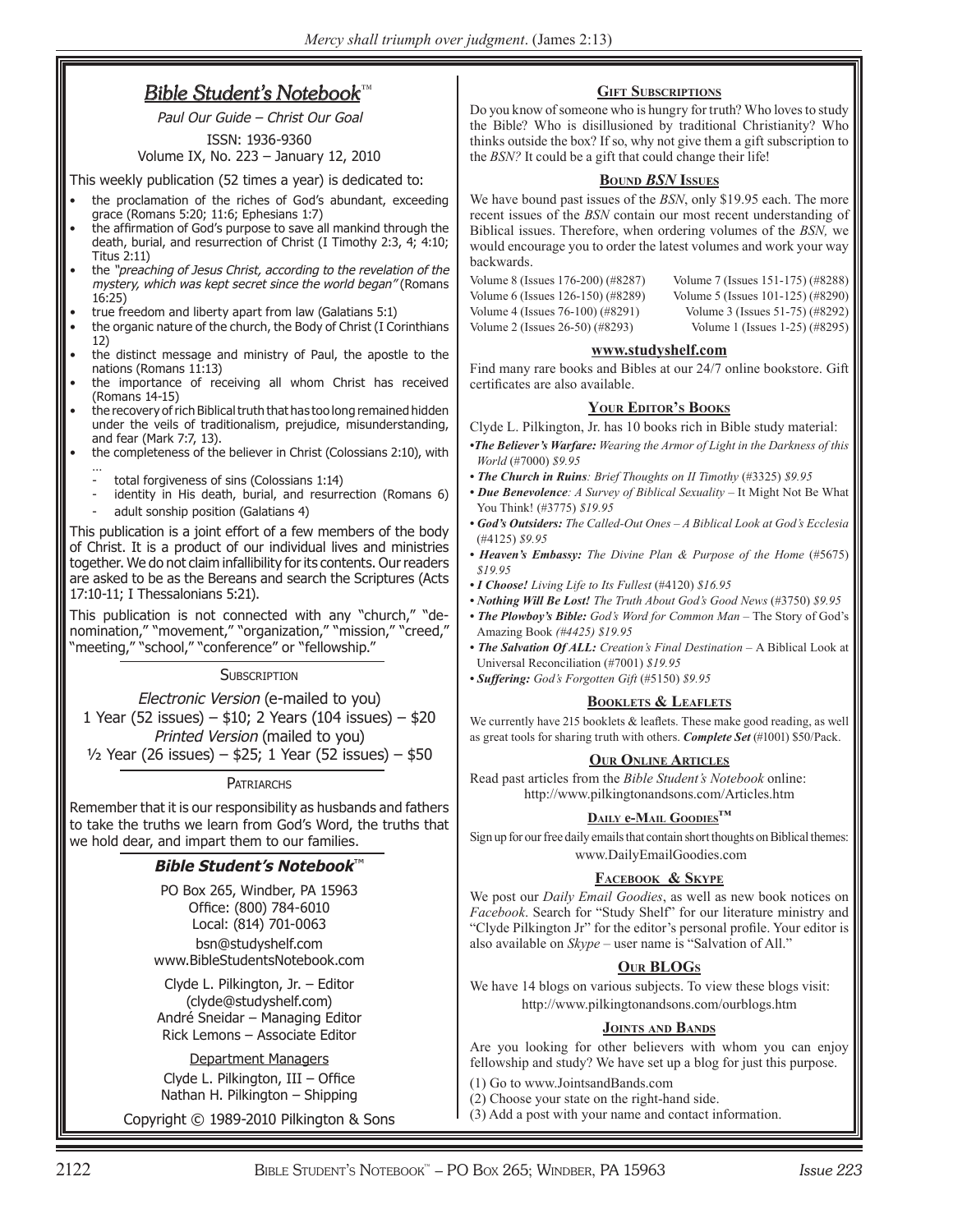*Paul's gospel will suffer no admixture with works on the one hand or religious pretensions and performances on the other.*– William R. Newell

*DANGERS (continued from page 2121)*

God measures nations by their adherence to the Ten Commandments, we are told, and blesses or curses accordingly.

## Psalm 33:12

*Blessed is the nation whose God is the Lord*; *and the people whom He hath chosen for His own inheritance.*

To apply Psalm 33:12 to the United States is totally inappropriate. It is typical of interpretation that fails to take Paul's revelation into consideration before making such an application. Prior to the gospel of the grace of God, the nation of Israel alone was the undeserving, yet divinely chosen recipient of God's special favor and blessing. All others were foreigners to the covenants of the promise, without hope and without God in the world (Ephesians 2:12).

No country on earth – including, if not especially the United States – is a "godly nation." Nor can any geopolitical entity claim divine preference over any other. With the end of the Jewish era came the end of all such national dealings in God's redemptive purposes.

## **Political Activism**

The very premise that believers have some kind of spiritual duty to actively participate in human campaign and voting processes begs closer scrutiny. Are we somehow obligated to join forces with those who are trying to oust the bad guys and replace them with leaders who supposedly share our "values"? The popular notion that political activism is God's appointed means for bringing "moral" reform to our country certainly has its zealous advocates, but their zeal is not based on knowledge (Romans 10:2).

For the most part, such teaching is gleaned from Old Testament passages that have not been properly filtered through the lens of Paul's Gospel. When the Old Testament is not understood under the greater light of the revelation given to Paul, it

can be a veritable mine of "proof texts" providing apparent justification for all kinds of sociological, political, or even military actions aimed at combating evil.

Why stop at merely deposing "ungodly" leaders? Using the Old Testament as our national "moral" guide, let's advocate stoning to death our unruly children, adulterers, Sabbath breakers, worshippers of false Gods, those who seek the counsel of demonic spirits, and even those who blaspheme by taking the Lord's name in vain. These are also "moral" laws included in the Old Testament canon and their execution would certainly have an impact on our society.

The end of the preceding paragraph may sound facetious, but it is not such a large step from involvement in political activism to participation in these more extreme measures. It is a line that is crossed by those who fire-bomb abortion clinics, or who attack other societal evils with similar tactics, often in God's name.

Paul provides no warrant for the kinds of political activism and disruptive protests in which believers are often encouraged to participate.

Rather than to rail against the alleged abuses of our leaders, He teaches us to humbly pray for kings and all those in authority, that we may live peaceful and quiet lives (I Timothy 2:2).

## Who Really Places Presidents and Kings in Power?

Those who have been influenced by the advocates of this *nationalized gospel* are often led to believe they will fail their God if they do not participate in campaign and voting processes and an "ungodly" candidate should happen to win.

The implication, if not the actual teaching, is that it is always God's plan to have leaders with the right kind of "values" in power, and when His people fail to get them elected, His perfect will for that nation cannot be accomplished.

The plan of Him Who works out everything ►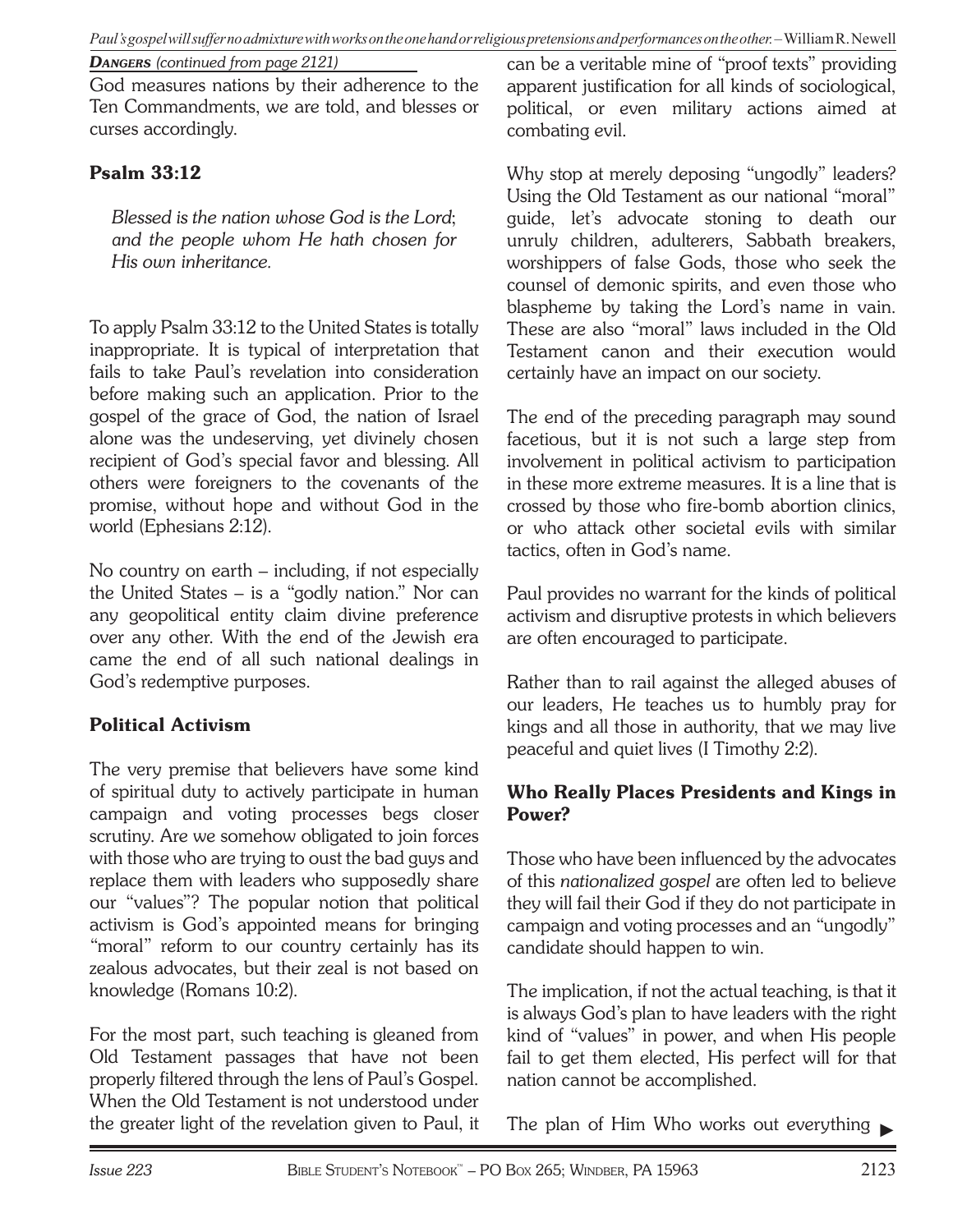in conformity with the purpose of His will (Ephesians 1:11) is not so easily thwarted, and that includes the role world leaders play in the unfolding of His eternal purposes in Christ.

Whether a champion of good, or the very embodiment of evil (*e.g.* Hitler), no nation – including the United States – has ever had a president, dictator, king or emperor who was not placed in power by God's sovereign hand. And no such leader, good or evil, has ever been removed from power except as it has served God's eternal purpose.

It may have been hard to convince the oppressed Jews that it was God Who placed Pharaoh on his throne; yet, God proclaimed,

*I have raised you up for this very purpose, that I might display My power in you and that My name might be proclaimed in all the earth* (Romans 9:17).

Nebuchadnezzar foolishly boasted,

*Is not this the great Babylon I have built as the royal residence, by my might and power and for the glory of my majesty?* (Daniel 4:20).

But the proud king was forced to eat grass like an animal to teach him that the Most High is sovereign over the kingdoms of men and gives them to anyone He wishes (Daniel 4:25). The lesson Nebuchadnezzar had to learn the hard way is one you and I should humbly accept:

*The Most High is sovereign over the kingdoms of men and gives them to anyone He wishes and sets over them the lowliest of men* (Daniel 4:17).

While elections and other political mechanisms are the secondary causes involved in placing leaders in power, it is ultimately God Himself Who sets up kings and deposes them.

*And He changes the times and the seasons: He removes kings, and sets up kings …*

(Daniel 2:21).

From a biblical perspective, the nations of the earth are the enemies of Christ's kingdom and under the irrevocable curse of eventual destruction. No physical nation is excluded from that description, including the United States. All human efforts notwithstanding, fallen men cannot achieve peace within or between nations, nor raise themselves to a righteous standing before God, for God Himself has rendered failure certain.

## The Success of the Gospel

The success of Paul's Gospel has never been connected to the external moral virtues of any nation. On the contrary, his gospel has always been the most victorious in the face of severe persecution, and believers have been the strongest when faced, not with governmental approbation, but rather with oppression. We should never mislead people into thinking that the success and power of the gospel of grace depends on the moral rectitude of a nation. The power of this gospel lies in its true message, and in our boldness – in the face of any external circumstances – to proclaim that message to anyone who will listen.

Until Jesus returns, man's efforts will produce nothing but wars and rumors of wars, and we can expect that nation will rise against nation, and kingdom against kingdom (Matthew 24:6-7).

As Christ's ambassadors, we have not been commissioned to force moral bandages on a fatally wounded society, but simply to urge sinners to be reconciled to God (II Corinthians 5:20). Paul would not have had to look very hard to find a reason to stir up an outcry against the moral and governmental stench in Corinth, nor to encourage ousting its wicked politicians in favor of leaders with better "values," but he deliberately did neither. Instead, he went to that city resolved to know nothing except Jesus Christ and Him crucified (I Corinthians 2:2).

## " Traditional Values"

To display the Ten Commandments on the wall of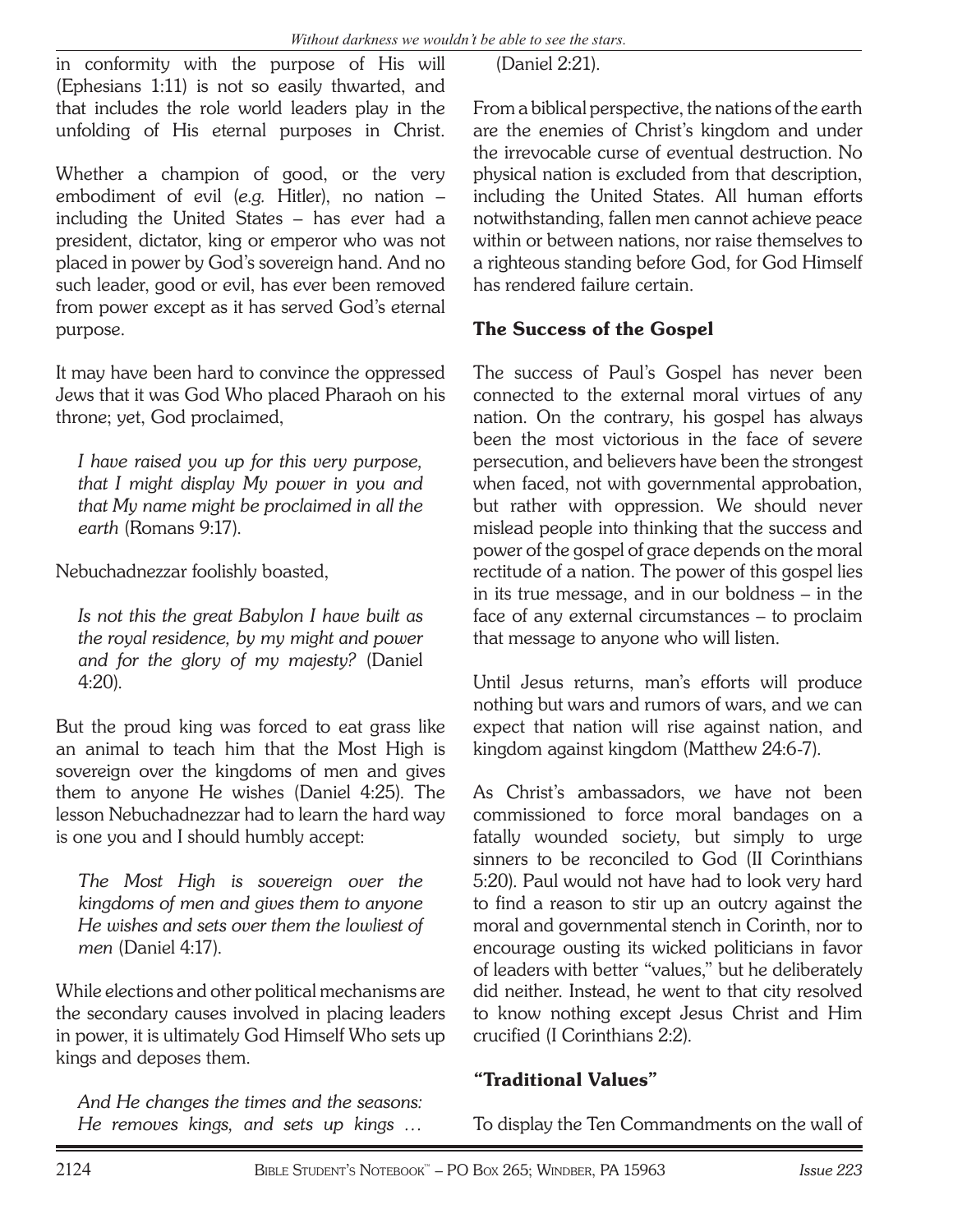a public building or courthouse suggests that they have jurisdiction over the affairs conducted in that building. It also implies a commitment to comply with and prosecute its laws. In a syncretistic society composed of those who worship Allah, Buddha, Mammon and a thousand material idols, are we really prepared to enforce the command, *"You shall have no other gods before Me"*? Are we willing to prosecute and imprison those who misuse *"the name of the Lord your God"*?

The Ten Commandments were part of an exclusive covenant with Israel. Neither the promised blessing for keeping them nor the sure curses for breaking them were offered to or imposed upon the rest of the nations, then or now.

The Ten Commandments also have no legal jurisdiction over the Body of Christ, for Christ cancelled the written code, with its regulations, that was against us and that stood opposed to us; He took it away, nailing it to the cross (Colossians 2:14).

The very fact that the Ten Commandments have become the common ground in this socalled "Judeo-Christian heritage" betrays a tragic paradox. As believers, we need to face the sad fact that there simply is no room for the gospel in such an alleged common heritage. To the degree that "Judeo" is emphasized, "Christian" must be suppressed. Likewise, to the degree that "Christian" is stressed, the "Judeo" part must be suppressed. The only way that "Judeo" and "Christian" elements can unite, therefore, is by adopting a common religious-political moral code – minus Jesus Christ. How can any true believer think that God is pleased by efforts to mold the United States into a society espousing a "Judeo-Christian heritage" when, to accomplish that misguided objective, His Son must be left out in order to hold its conflicting components together?

# " God & Country"? or Christ's Kingdom?

*Who has delivered us from the power of darkness, and has translated us into the kingdom of His dear Son* (Colossians 1:13).

*That you would walk worthy of God, Who has called you unto His kingdom and glory* (I Thessalonians 2:12).

Paul does not address believers in terms of national identity, but as being *"translated … into the kingdom of His dear Son."* Those who have been baptized by one Spirit into His one Body (I Corinthians 12:13) are neither Jew nor Greek (Galatians 3:28). We have become the Body of the exalted and risen Head, Jesus Christ. On our behalf, God has placed all things under the feet of His Son and appointed Him to be Head over everything for us, the church, which is His Body (Ephesians 1:22-23).

Christ's *present* reign does not have as its primary concern earthly nations, but rather the kingdom given to Him by His Father. Nor do His people have as their primary concern the affairs of this world, but rather the interests of the kingdom of their Lord and Savior. Their business is not to promote human national agendas, but the objectives of *"the kingdom of His dear Son"* into which we have been translated.

Whatever days God may require believers to spend as aliens and sojourners in this sin-cursed world should be spent as a living sacrifice, wholly committed to carrying out the implications of *"the kingdom of His dear Son."*

The agenda to "turn our nation back to its Judeo-Christian heritage" espoused by so many church leaders, therefore, is not a mandate from Christ, and can only serve to deflect His people from the responsibilities He has revealed and entrusted to them.

# " We're Losing Our Rights and Freedoms"

Paul understood what it meant to follow Christ when he told Timothy,

*Everyone who wants to live a godly life in Christ Jesus will be persecuted* (II Timothy 3:12).

Yet many Christian leaders seem to be ►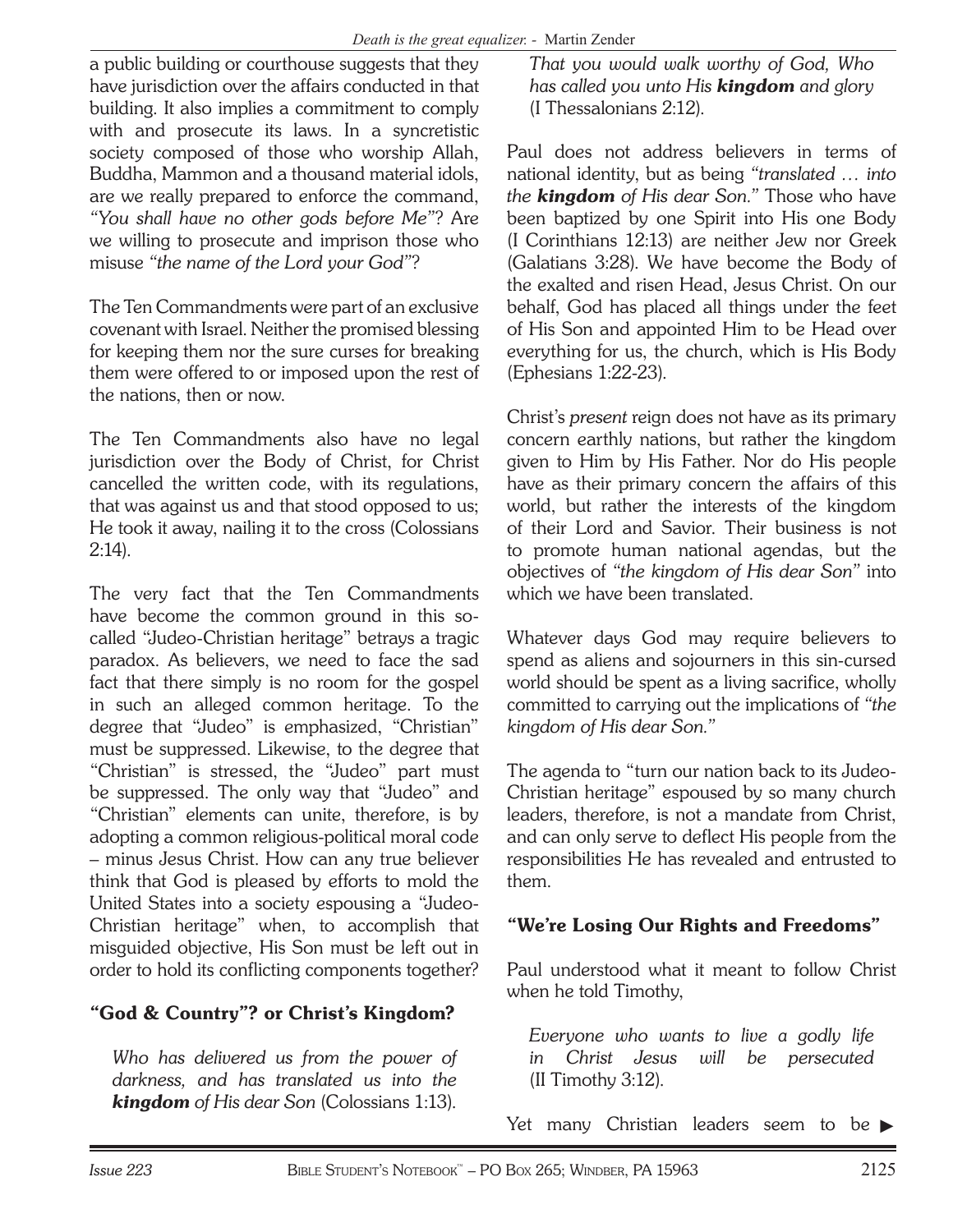incredulous when our government does something they interpret as persecution. We need to be reminded that the vast majority of Christians throughout history have had to function under the shadow of hostile, even cruel governments. An argument can be made, in fact, that such is God's design. Under His sovereign hand persecution has often been the very instrument that has strengthened His people and spawned the spread of the gospel. Rather than to protest and complain, therefore, we should,

*Rejoice in our sufferings, because we know that suffering produces perseverance; perseverance, character; and character, hope* (Romans 5:34).

The battle-cry to fight for our "eroding" civil freedoms, therefore, is misguided. Our civil liberties can and may by taken from us, but our gospel liberty in Christ cannot be taken from us.

As Paul well knew, a believer chained in solitary confinement is still "free" in the Lord. He is free to pray for those who misuse him and to take the opportunity to bring glory to Jesus Christ by his godly demeanor in the face of abuse. He is free not to render evil for evil and to return blessing in the face of cursing. And he is free, as opportunity arises, to feed and care for his enemy (Romans 12:20).

We must avoid the error of equating any civil liberties we may enjoy or lose with the spiritual liberty we *always* possess in Christ. When Paul wrote, *"where the Spirit of the Lord is, there is liberty"* (II Corinthians 3:17), he was not referring to civil liberties granted by "godly" governments, but rather to the truly inalienable spiritual liberties that are the inheritance of all in whom the Spirit of the Lord dwells.

# Do Good To All

*As we have therefore opportunity, let us do good unto all men …* (Galatians 6:10).

Instead of crusading and picketing against all of the perceived evils in our culture, believers would better glorify Christ by manifesting kindness and love.

Instead of complaining about our government's tendency to waste money on useless programs, believers should open their hearts and their purses to care for those in need.

Instead of blocking the doors (or worse) to abortion clinics, they should open the doors of their homes to pregnant women who don't need a "Pro-life" lecture, but loving acceptance and assistance in carrying their babies to term.

These are but a few of the practical ways believers can demonstrate the love of Christ instead of becoming objects of ridicule by constantly engaging in all of the negative rhetoric about how bad our society is.

## To Which Political Party Does God Belong?

As we have contemplated these issues, we have become increasingly convinced that it is a serious mistake for believers to identify with any political party or "ism" in this world. Rather than showing a commitment to certain causes, or identification with a particular political party, this has the effect of compromising the effectiveness of Christ's gospel.

Political affiliations are a source of much strife and contention all over the world. Should we not, therefore, avoid unnecessary alienation by not wearing such political convictions on our sleeves?

By aligning ourselves with a particular political party, we often unwittingly alienate those who may identify with an opposing party, thus unnecessarily erecting a stumbling block that can only hinder the credibility of the gospel of our Lord Jesus Christ.

To the Jews Paul became like a Jew to win the Jews. To the weak he became as weak to win the weak. He became all things to all men that he might save some. This he did for the sake of the gospel committed to his trust (I Corinthians 9:20-23).

*(See DANGERS, last page)*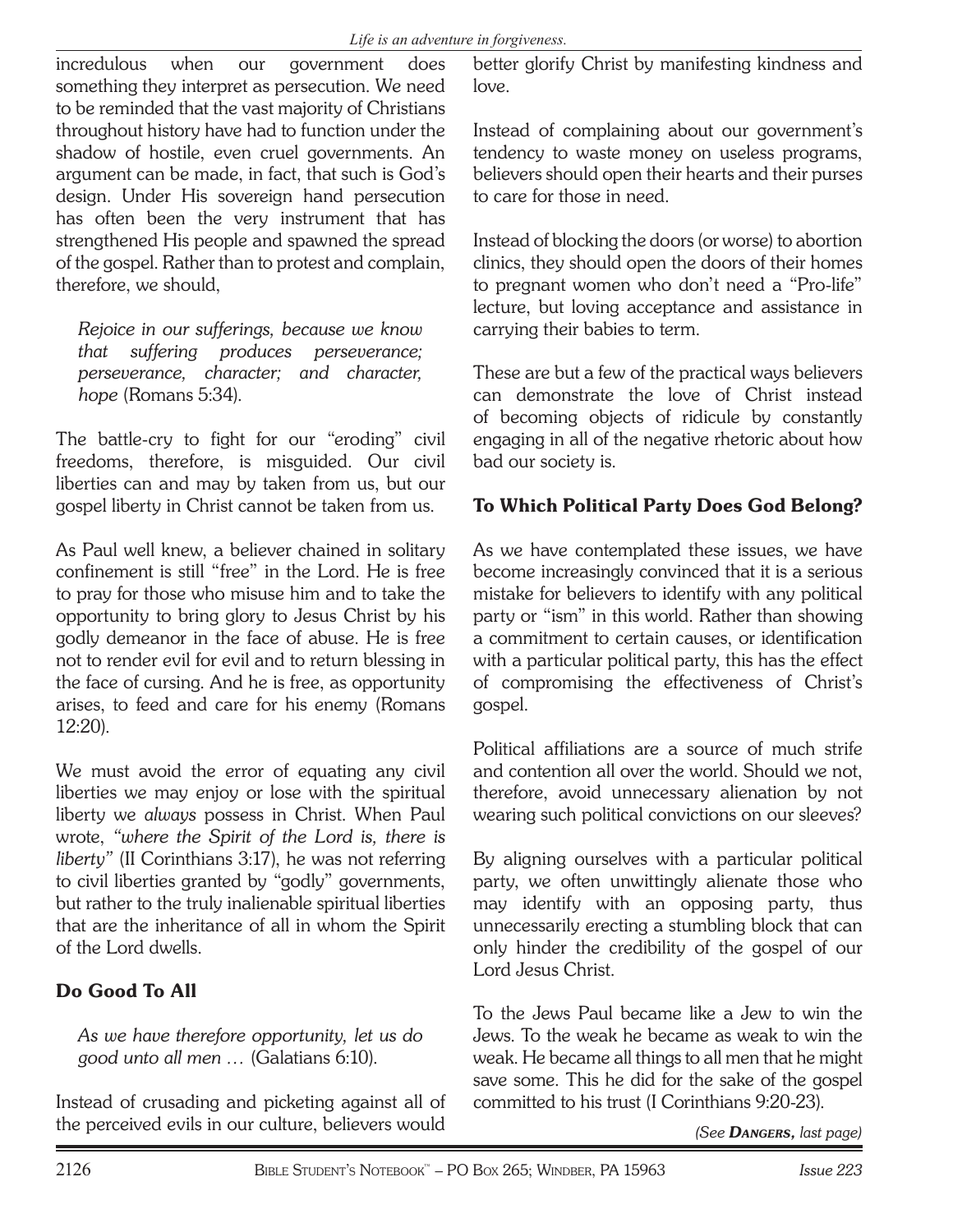

Ohhhhh, how I love my *Daily Email Goodies*!! Thank you so much for taking the time to send us these wonderful messages!! *– NC*

I want to encourage you to keep writing your *Daily Email Goodies*. I am sure that the articles minister to and are a blessing to those of the "not many" category. I believe that most of us who have known the call of God upon our lives, have most likely gone the way that is common for us to be honored and accepted by man, and that is, we do our utmost to remove ourselves from the "not many" list to the list of "honorably mentioned" that would rather receive the plaudits of man than the "well done, good and faithful servant" from our Lord.

How soon it is when those of the "not many" group want recognition, honor and acceptance by their peers. Have you ever seen so many "prophets, prophetesses, bishops, apostles," etc. than in this day in which we're living? Then we have so many "doctors" in ministry that if one was ignorant, they would assume that Jesus must be sick!

I enjoy reading the *Bible Student's Notebook*. It is well done. *– VA*

You are so good at making all this so simple to understand, and no wonder why I left the "organized church" a long time ago. I am glad to see you are putting all of these teachings on the real church in a book and I definitely will be ordering one soon. I was just thanking God last night for the teachers He has raised up to help us see through the deception of so many things that most of us were taught that are wrong. Resting in the Lord truly comes as we rest in

His truth. Thanks again for helping many of us see. *– CO*

I enjoy the Bible studies so much I am going to start giving subscriptions to the BSN to family and friends. *– AL*

I look forward to your email each day. You, by the Grace of God, are doing a wonderful work

Just wanted to touch base with you and let you know that your newsletter is appreciated. *– MD*

Thanks. This is an excellent issue. [BSN #220] *– KY*

I have really been enjoying reading your *Daily Email Goodies*. I am sure that your articles are a spiritual inspiration and blessing to many in the Body of Christ. *– VA*

I really enjoy your *Daily Email Goodies*. It is such a blessing to hear from someone who affirms what I have been learning. Thanks. *– OK*

I came into the truth of the salvation of all etc. some 15+ years ago after many years of spiritual bondage and condemnation. The more I study and meditate on God's goodness and great plan for the eons I am overwhelmed by two facts.

1. The big picture continues to get so much more grand and glorious it is almost unbelievable (it is unbelievable except for His gracious gift of faith).

2. So few people (even believers?) want to know about it.

But some day, soon I hope, when the sons of God are unveiled, suddenly there will be a whole lot of interest generated. Keep up the good work. *– Canada*

*(see LETTERS, next page)*